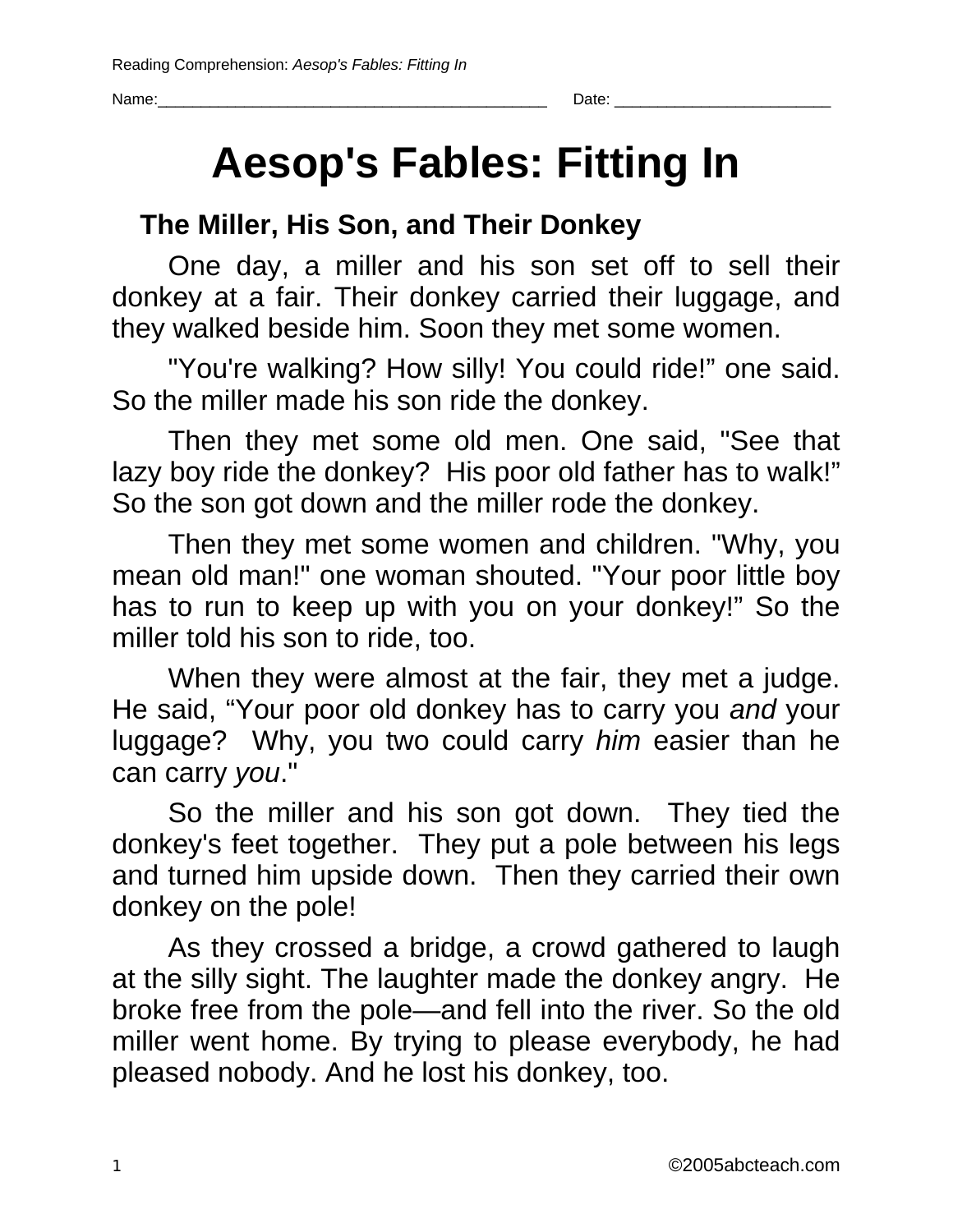## Exercise A: Detail Check

- 1. Where were the miller and his son taking the donkey?
- 2. Why were they going there?
- 3. List the people that the miller and his son met.

4. What did the miller and his son do after they talked to the judge?

5. How did the donkey wind up in the river?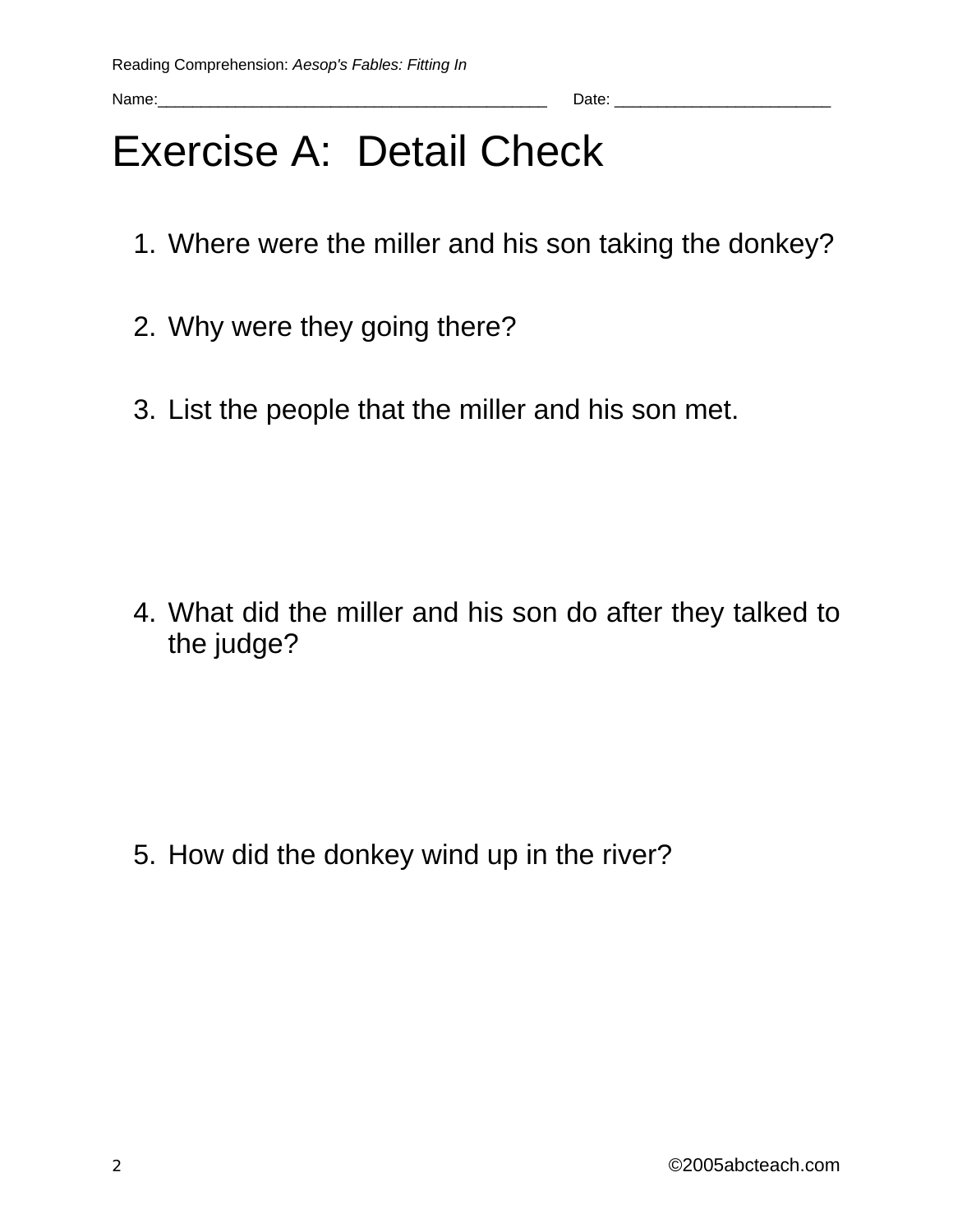## Exercise B: Deeper Meanings

- 1. Was the miller a kind man? How can you tell?
- 2. Why do you think the miller kept doing what people said?

3. Was it smart to keep doing what each group said? Why or why not?

4. Do you think the people liked the miller because he did what they said?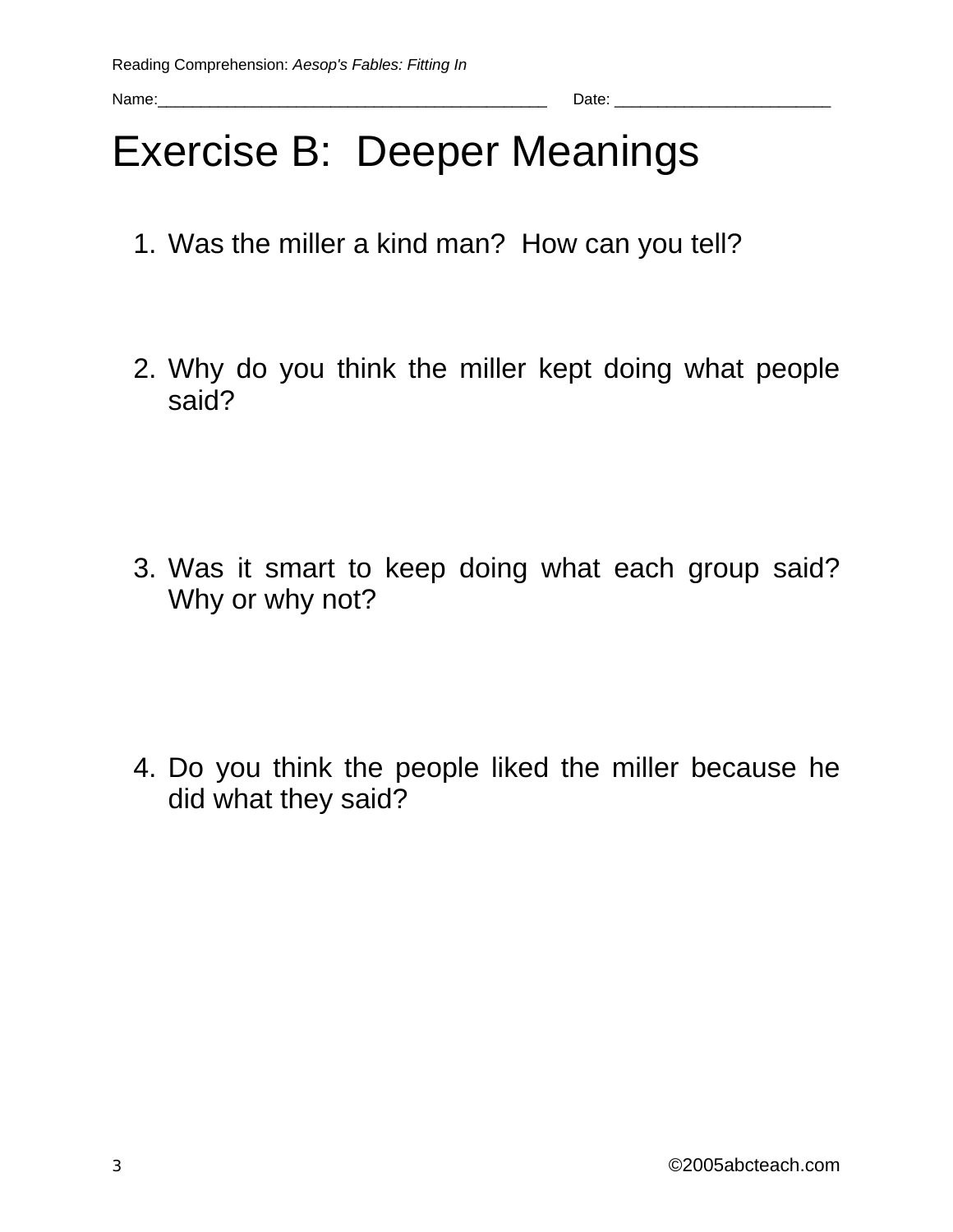## Exercise C: Draw

- 1. Draw the miller, his son, and their donkey:
	- a. After they meet the first group of women.

b. After they meet the judge.

c. Just after the donkey hears the crowd laughing.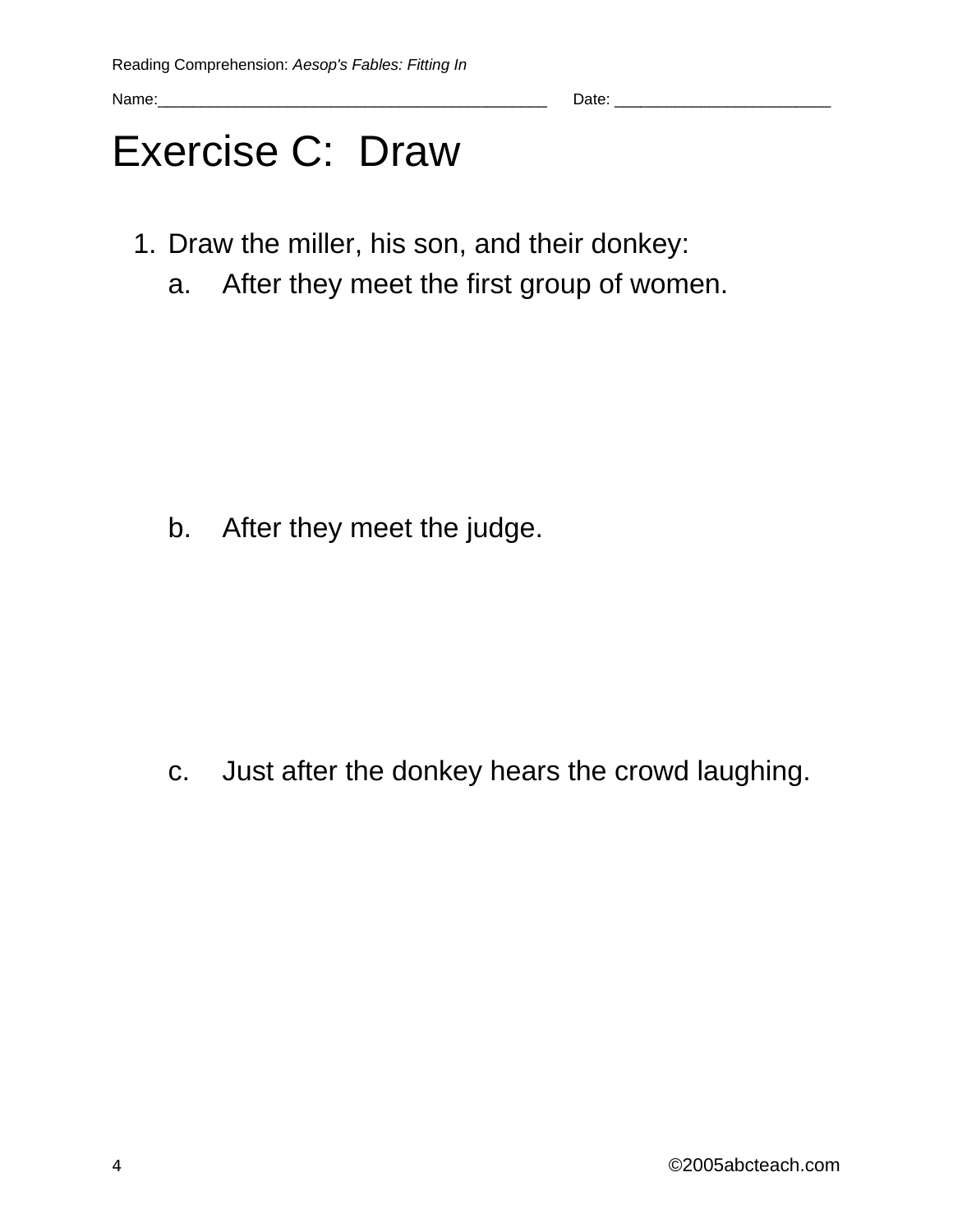## Exercise D: Simply Imagine

1. Imagine if the miller and his son met someone *else*. What *new* crazy idea could the person give them? Would the miller and his son do it?

2. What if someone tied you to a pole and carried you upside down across a bridge? What would that be like? Would you enjoy it?

3. What if the miller met all the different people *at the same time*? What would he do?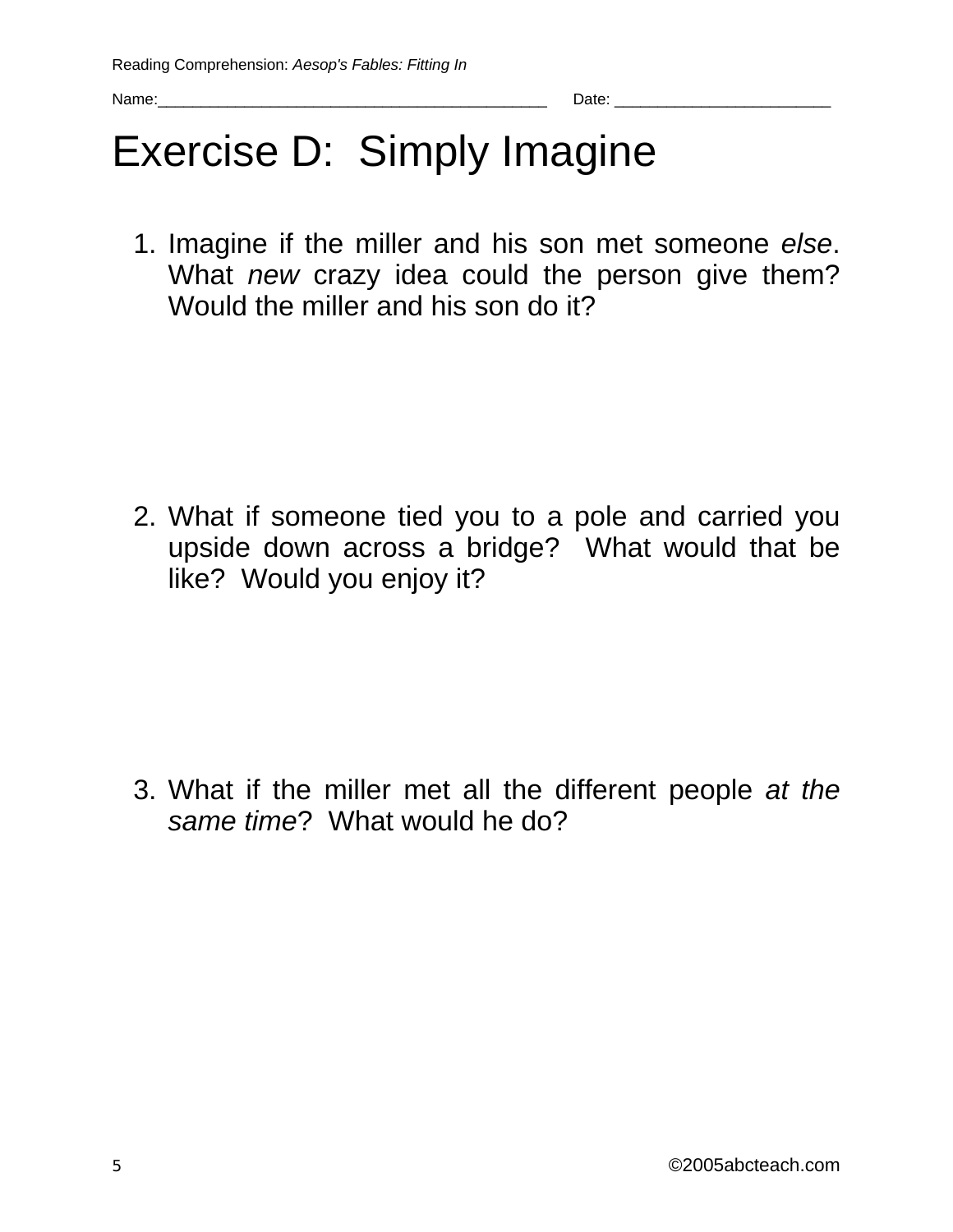# Exercise E: Taking It with You

- 1. What does a miller do? (Use a dictionary for help.)
- 2. Have you ever tried to make everyone happy at once? What happened? Did it work?

3. The miller tried to make *everyone* happy. Which people do you try to make happy? Your parents? Your friends? Someone else?

4. When it would be better *not* to make someone happy?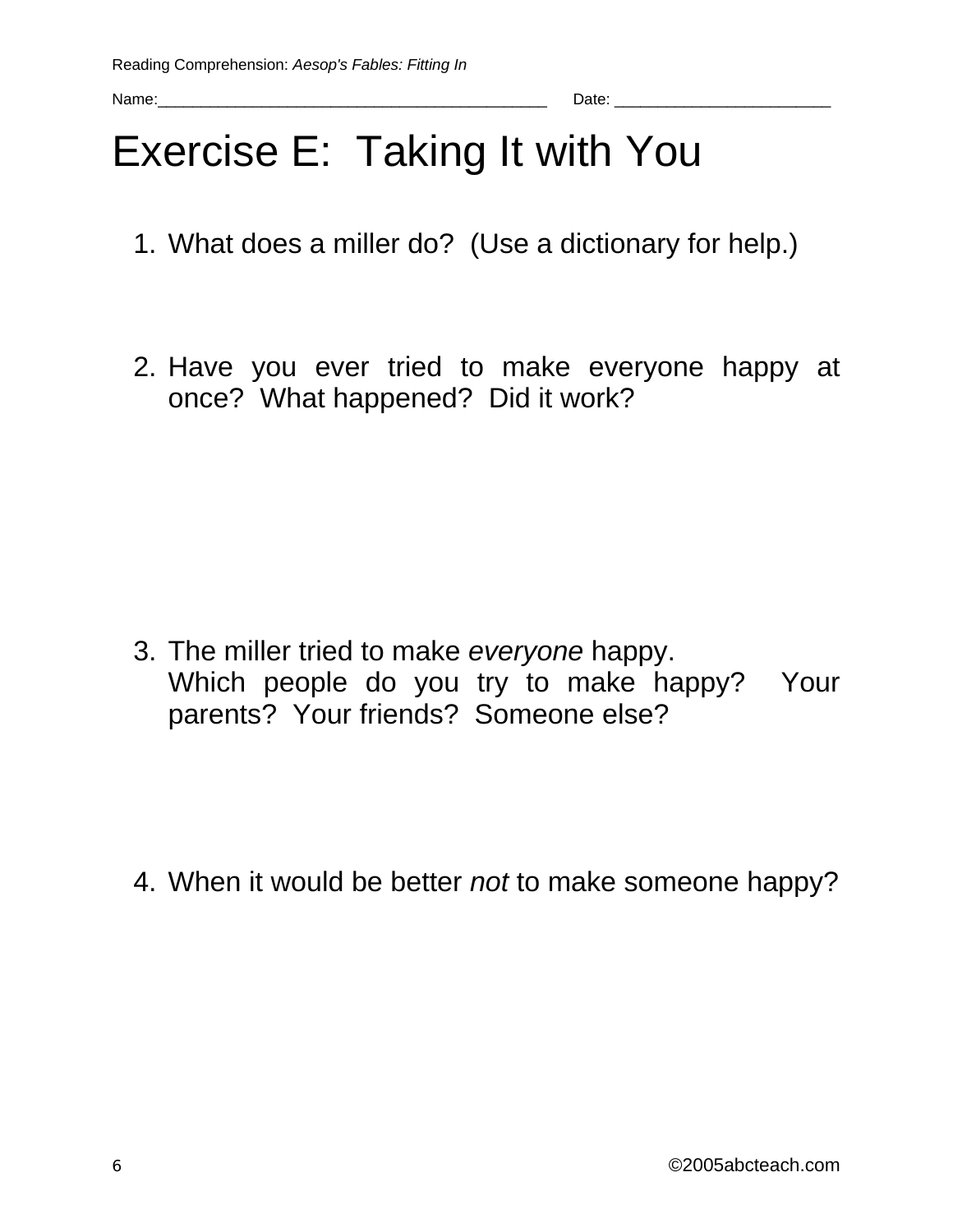## Exercise F: Word Search

**Find each word and cross it out. Words can be vertical or horizontal.** 

|  |  |  |  | Z V W V K X Q Z X B |  |
|--|--|--|--|---------------------|--|
|  |  |  |  | B M I L L E R G F Y |  |
|  |  |  |  | SONSNWYFGC          |  |
|  |  |  |  | L C D O N K E Y Q F |  |
|  |  |  |  | ZRTWHGFYMR          |  |
|  |  |  |  | D K X B M W P O L E |  |
|  |  |  |  | ABRIVERGYR          |  |
|  |  |  |  | NDHTNSNLQR          |  |
|  |  |  |  | CFROOFPHTN          |  |
|  |  |  |  | EVZWMTILES          |  |

| <b>MILLER</b> | <b>DONKEY</b> | <b>IRIVER</b> | <b>IROOF</b> |
|---------------|---------------|---------------|--------------|
| <b>ISON</b>   | <b>DANCE</b>  | <b>POLE</b>   | <b>TILES</b> |